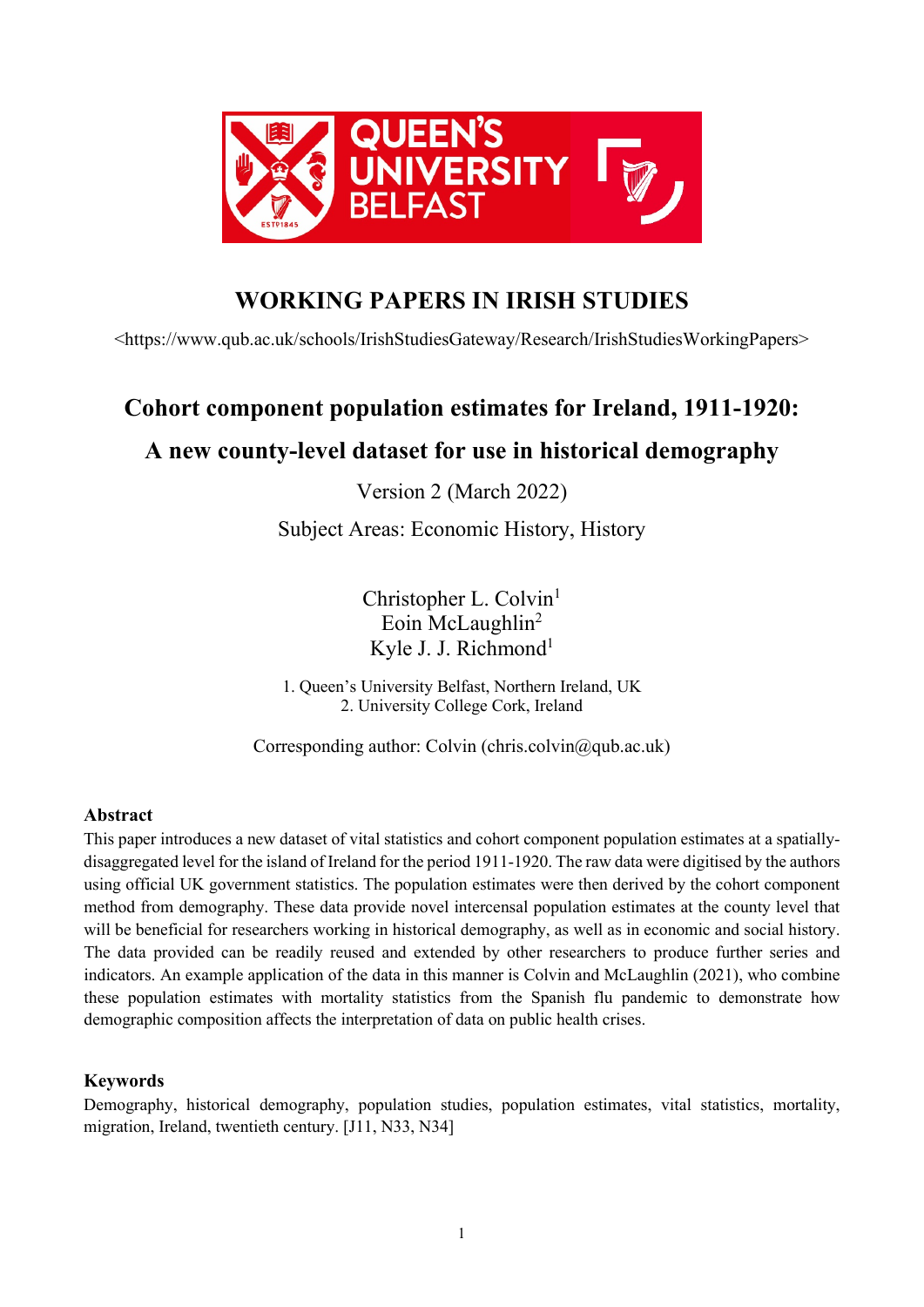## **Specifications Table**

| <b>Subject</b>                           | Social sciences                                                                                                                                                                                                                                                                                                                                                   |
|------------------------------------------|-------------------------------------------------------------------------------------------------------------------------------------------------------------------------------------------------------------------------------------------------------------------------------------------------------------------------------------------------------------------|
| Specific subject area                    | Historical demography                                                                                                                                                                                                                                                                                                                                             |
| Type of data                             | Population tables                                                                                                                                                                                                                                                                                                                                                 |
| Data format                              | Raw<br>Analysed<br>Descriptive<br>Statistical                                                                                                                                                                                                                                                                                                                     |
| <b>Parameters for data</b><br>collection | Data pertaining to population change in Ireland was acquired for intercensal<br>years covering the period 1911-1920, to include the end of the Spanish flu<br>pandemic.                                                                                                                                                                                           |
| <b>Description of data</b><br>collection | Source data were manually digitised by the authors from official government<br>publications available online from the ProQuest database<br>(https://parlipapers.proquest.com/parlipapers/search/basic/hcppbasicsearch).<br>Intercensal cohort component estimates were then calculated by the authors.<br>All data were inputted and stored in spreadsheet files. |
| Data source location                     | First-level administrative divisions of Ireland (32 counties), a region of the<br>United Kingdom of Great Britain and Ireland (historical sovereign state,<br>defunct in 1922).                                                                                                                                                                                   |
| Data accessibility                       | Repository name: UK Data Service<br>Direct URL to data: https://doi.org/10.5255/UKDA-SN-854673<br>Date published: 22 June 2021                                                                                                                                                                                                                                    |
| <b>Related research article</b>          | C. L. Colvin, and E. McLaughlin, 2021. Death, demography and the<br>denominator: Age-adjusted Influenza-18 mortality in Ireland. Economics and<br>Human Biology 41, 100984. Available at:<br>https://doi.org/10.1016/j.ehb.2021.100984.                                                                                                                           |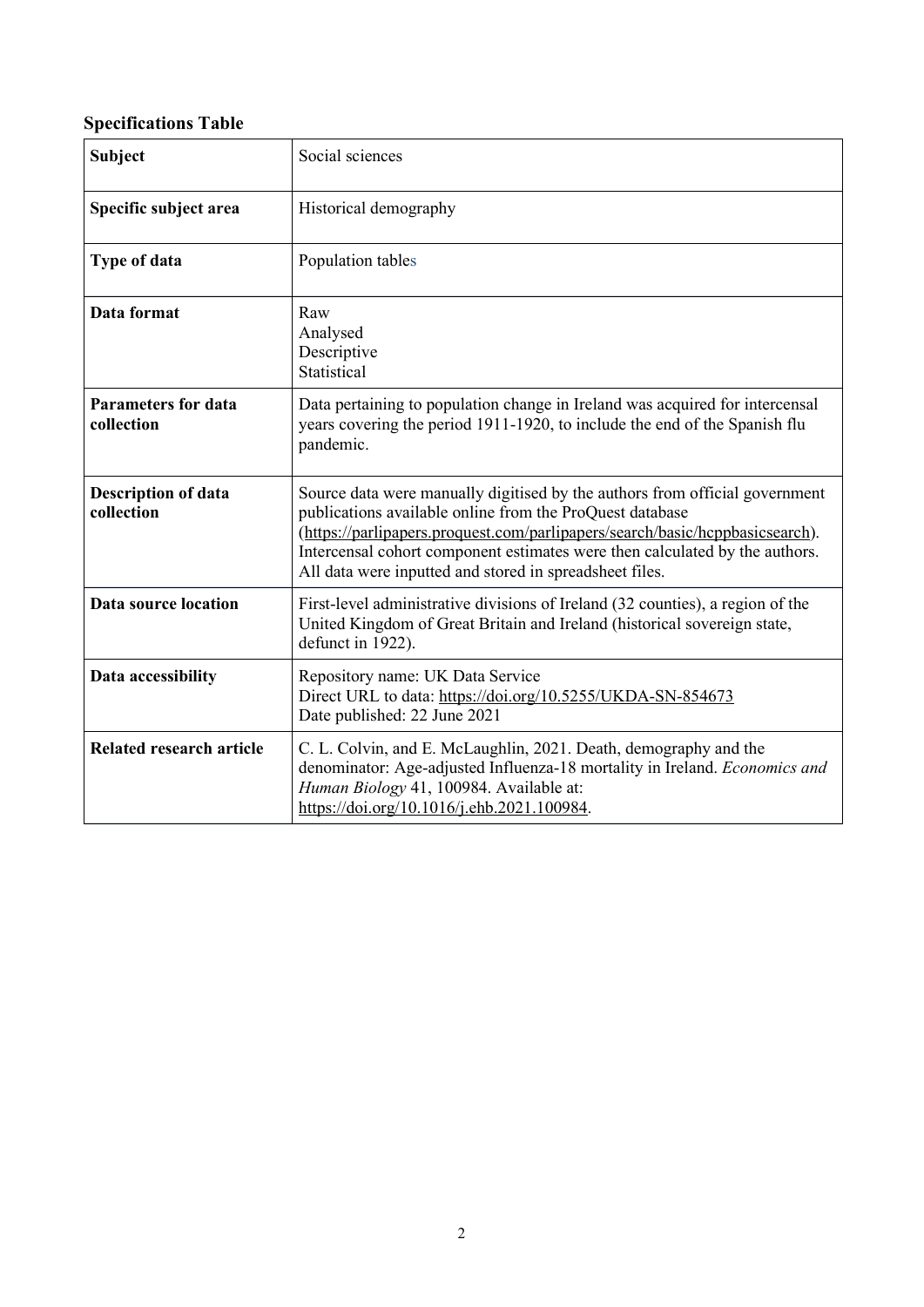## **Introduction**

This paper presents a novel historical demography dataset for Ireland in the period 1911-1920 inclusive, intended to serve as a comprehensive account of population change up to the point of Irish partition following the Government of Ireland Act 1920. The dataset contains new disaggregated estimates for the mid-year population and population composition for all 32 counties of Ireland, and with Belfast and Dublin reported separately, for each year between 1911 and 1920. Table 1 summarises this series, showing the average population estimates across all counties in each year by age group and sex.

## [TABLE 1 ABOUT HERE]

The dataset also contains the various components of population change which are used to construct the main population estimates. These include: the number of births in each country per year (1911-1920); the number of deaths by age in each county per year (1911-1920), given in five- or tenyear age bins; the number of emigrants leaving from each county per year (1911-1919), from all countries; estimates of the number of international immigrants entering each county per year (1911- 1919), to all countries; and estimates of troop movements into and out of each county per year (1914- 1919), which are treated as migration movements, as per convention, in the population estimates. These series are formatted as individual tables within the dataset, with column headings displaying a shorthand county ID, county name, county province, year, data value, and age range group (where appropriate). Figure 1 reports the trends for total births and total deaths in Ireland over the period. Total deaths fluctuate around an 1911-1917 average of 72,994 before peaking during the years of the Spanish flu pandemic in 1918-1919 and falling sharply thereafter. Total births steadily decline over the period and remain depressed before rebounding following the end of World War I and the Spanish flu pandemic.

### [FIGURE 1 ABOUT HERE]

We believe our dataset will be beneficial to researchers working in Irish economic history, social history, and historical demography. Our population estimates can be readily used to complement and enrich new studies, as well as provide opportunities for researchers to combine them with other data, in order to produce useful quantitative indicators. The time period covered by the dataset overlaps with noteworthy historical events such as the Irish revolutionary period, World War I, and the Spanish flu pandemic. These are areas where existing studies have operationalised demographic data—for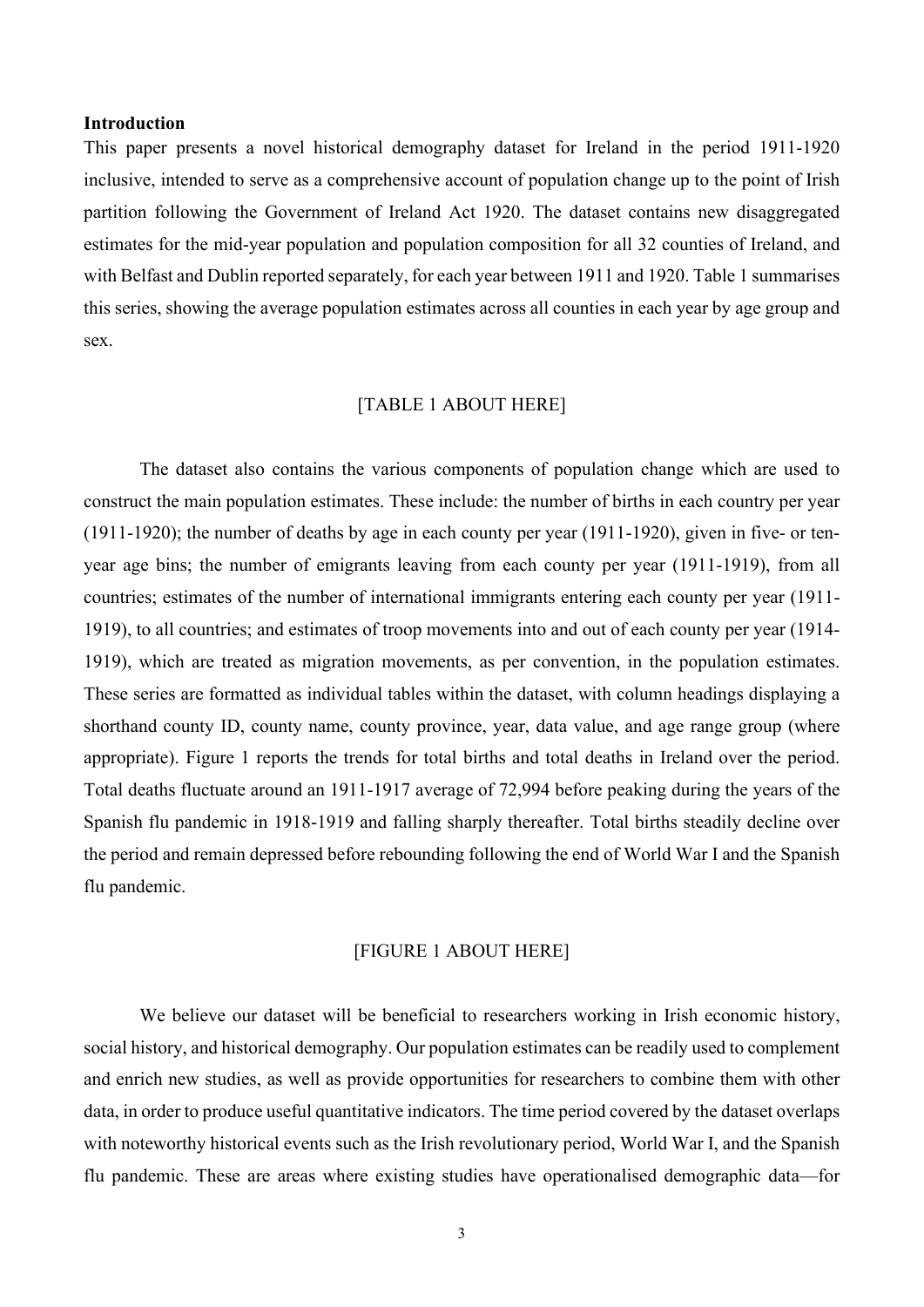example, see Fitzpatrick (1978) and Hart (1997) on the geographic distribution of Irish nationalism and revolutionary behaviour—and, additionally, where researchers must consider the influence of demography in their analysis.

Existing research that seeks to exploit historical Irish demographic data has, for the most part, relied on official government statistics as provided in Ireland's decennial census reports, beginning in 1821. Vaughan and Fitzpatrick's *Irish Historical Statistics* (1978)—an ancillary publication to the multi-volume *New History of Ireland* project—has proved a venerable resource to this end, compiling the statistical tables on populations and vital statistics between the 1821 and the 1971 censuses. While such data are appropriate in many cases, and hitherto have been the only option for researchers, the decennial frequency of census data calls into question their reliability when analysing events occurring in intercensal periods.

Demographic data can be an invaluable tool for quantitatively driven analyses of historical events, however a failure to use the most accurate and relevant data can potentially mislead and give rise to biased results. Colvin and McLaughlin (2021) provide an example of this using the Irish experience of the Spanish flu pandemic of 1918-1919, showing that a reliance on the nearest census for population data can distort the denominator used in mortality statistics. Our dataset is designed to address these concerns and we recommend its usage in future studies into the aforementioned areas of Irish history.

There is also a great deal of scholarly interest in Irish historical demography and geography for their own sake. Tracing the development of, and exploring the causes behind, the substantial and sustained Irish depopulation following the Great Famine into the twentieth century has received interdisciplinary attention; such exercises also extend beyond the academe, with the government of the Irish Republic having established a Commission on Emigration and other Population Problems in 1948. Guinnane (1997), an exhaustive analysis of post-Famine population change focussed primarily on rural Ireland, is a more recent example in this area. Analysis of Irish population change and its relation to the economy has also extended to the pre-Famine period, such as in Graham and Proudfoot (1993), aided by various attempts at pre-censal population estimation. The construction of this dataset is also our effort in improving Irish population history, where we are seeking to address a lack of readily available demographic information for Ireland between the 1911 and 1926 censuses.

## **Experimental Design, Materials and Methods**

Our population estimates are constructed using the cohort component method, described in Smith et al. (2002). This is a commonly used method in demography for future population projection, where the various components of population change—births, deaths, migration, and ageing—are aggregated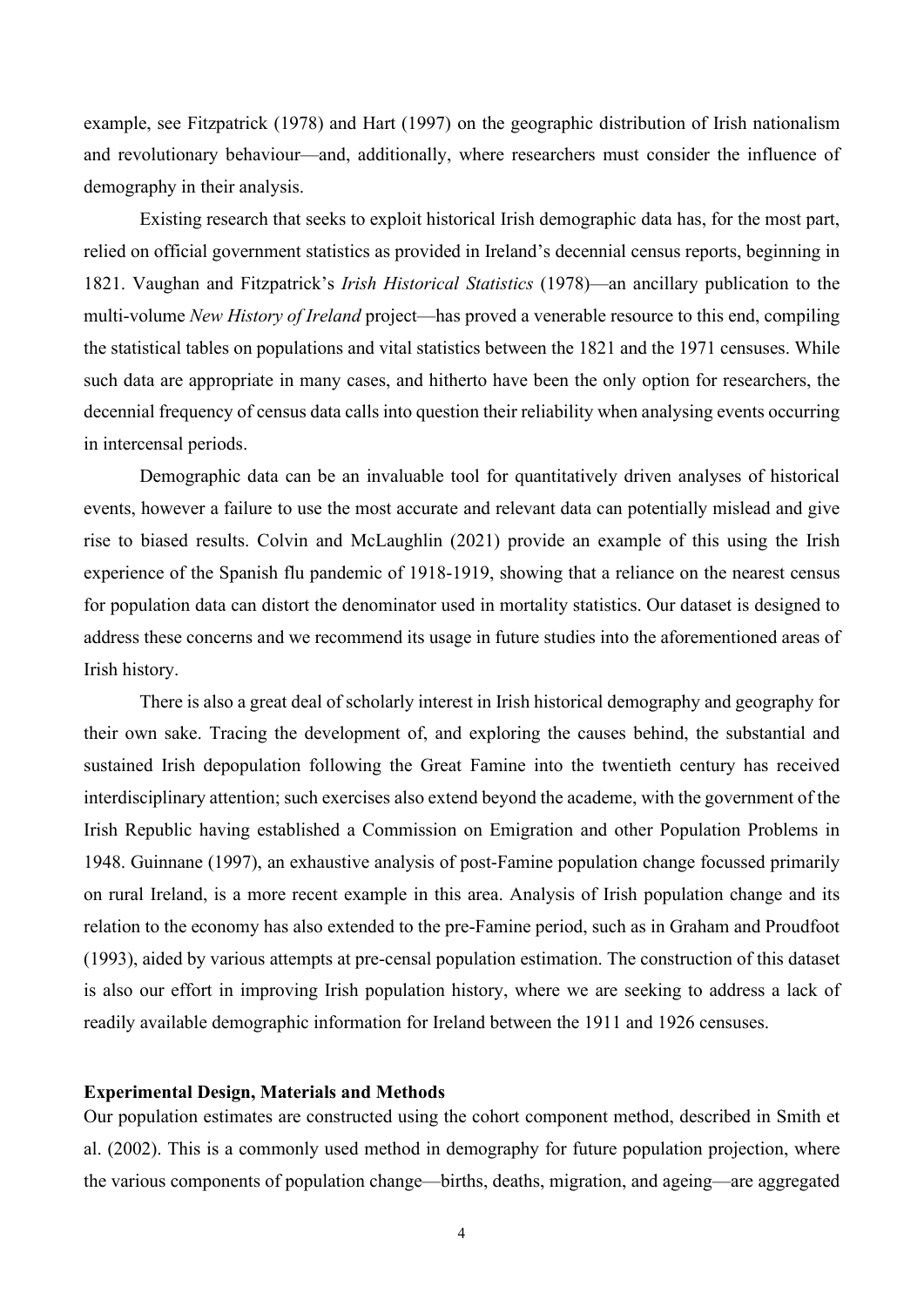to update both the total population amount as well as the population composition (presented by agesex cohorts here) in each year. But rather than projecting future populations, we use this method to fill in gaps in the historical data and to address the lack of intercensal demographic information for Ireland between the 1911 and 1926 censuses. We stop our analysis in 1920 due to disruptions to statistical reporting during the transition to Irish partition.

The historical data that we have collected and digitised affords a relatively simple approach to the cohort component method that is largely atheoretical, requiring few assumptions or complex methods for projecting the components of population change. We start with the population provided in the 1911 *Census of Ireland* (British Parliamentary Papers, 1913a), the last all-Ireland census undertaken by the British administration, which was digitised by Clarkson et al. (1997) and Crawford et al. (1997). By this time the census reports had become highly accurate in their population counts. The main, relevant concern with the reliability of the 1911 census specifically is its biased agedistribution, resulting from the deliberately inaccurate self-reporting of age among the elderly (Budd and Guinnane, 1991); we discuss how we deal with this below.

From here, we employ the cohort component method to continually update the population within each age-sex cohort with changes that occur in subsequent periods. To do this, we use the following equation:

$$
P_{sact} = P_{sac(t-1)} + (B_{sact} - D_{sact} + I_{sact} - E_{sact})
$$

where  $P_{\text{sort}}$  is the population of sex s, at age-range a, in county c, and at time t; and B, D, I and E are the various components of population change, namely within-year births, deaths, immigration, and emigration, respectively. Where possible, we have gathered official, contemporary statistics relating to each of these components; all data sources and estimation methods are described below.

## *Births and Deaths*

We gathered data on the numbers of births and deaths in each county in each year from the *Registrar General's Reports for Ireland*. These report the number of births and deaths within each of the Poor Law Unions of Ireland, which were a second-level administrative unit used for the collection of vital statistics. These annual reports are compatible with the decennial census reports and can therefore be used in conjunction with one another. Walsh (1970) shows that, by 1911, disparities between census data and data reported in the Registrar General's reports had been near eliminated.

The births and deaths within each Poor Law Union were then aggregated to the 32 counties that constitute the country's first-level administrative units. These were then further aggregated to Ireland's four historic provinces (Connacht, Leinster, Munster, and Ulster); while not an official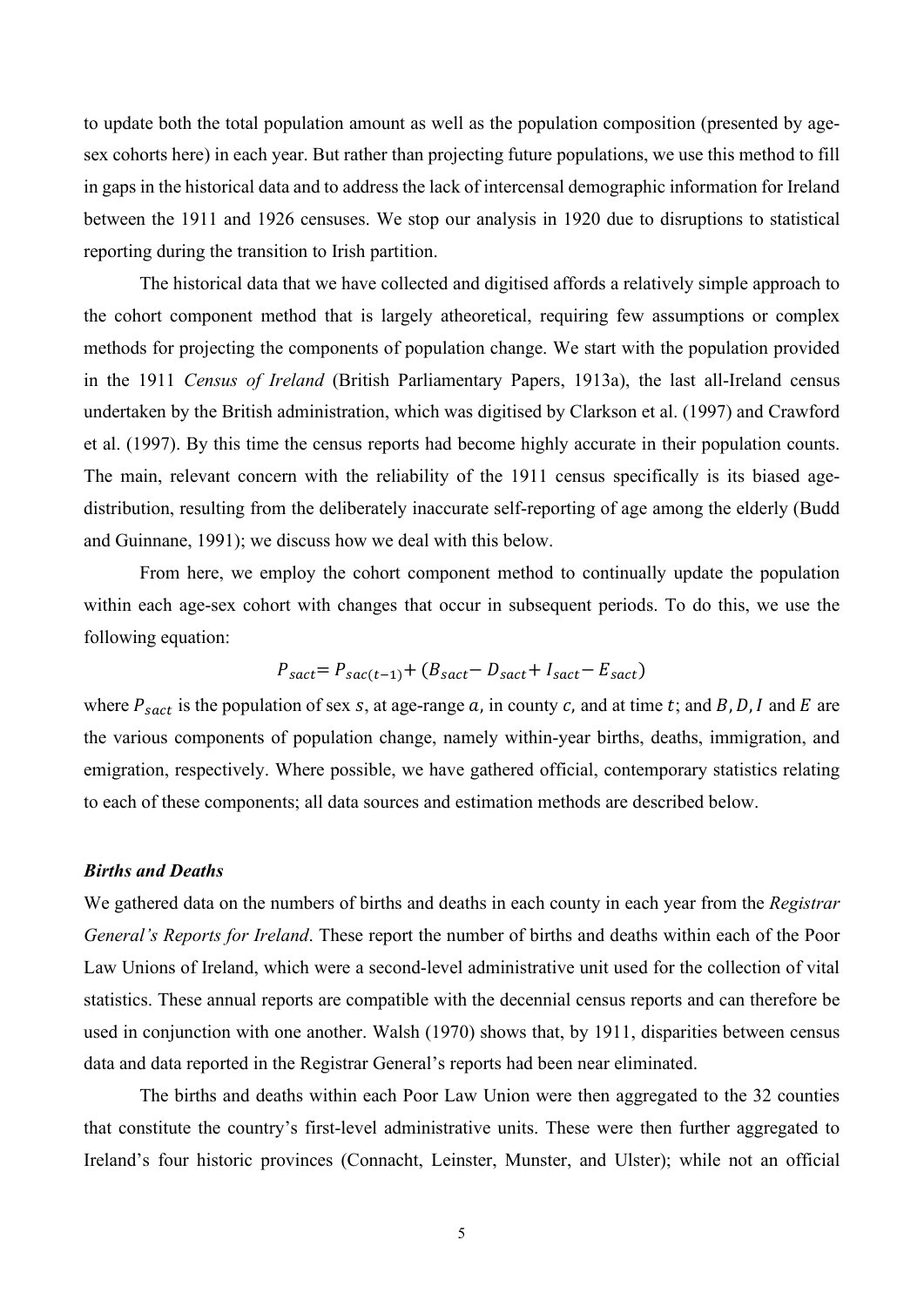administrative unit, these are considered socially and culturally important. Finally, these were aggregated to the national total.

Both the birth and death statistics are broken down by sex, and death statistics are additionally reported by age in five-year bins. Together, these allow us to also estimate the change in the population by distinct age-sex cohorts.

We manually digitised the birth and death statistics used in our cohort component estimates from each of the Registrar General's reports between 1911 and 1920 (British Parliamentary Papers, 1912b, 1913c, 1914b, 1915b, 1916c, 1917b, 1918b, 1919b, 1920b, 1921b).

## *Migration*

Similarly, emigration statistics were also gathered from contemporary British parliamentary records, namely the *Emigration Statistics of Ireland* reports. These contain the number of emigrants from each of the 32 counties of Ireland, which again are broken down by sex and age groups. We digitised the reports corresponding to each year between 1911 and 1919 (British Parliamentary Papers, 1912a, 1913b, 1914a, 1915a, 1916a, 1917a, 1918a, 1919a, 1920a).

Contemporary statistics for immigration into Ireland do not exist. Instead, we base our estimates on information on annual immigration figures reported by Department of Social Welfare  $(1955, p. 326)$ . We assume that immigration follows a similar spatial pattern to emigration, and allocate immigrates to counties based on county emigration patterns. This is not a heroic assumption given that immigration at the time mostly constituted returning emigrants, who would return to their families in their home counties (Fernihough and Ó Gráda, 2019). Indeed, from over 14,000 Irish returnees that appear in US passport document data for the years 1890-1920, almost three quarters claim familyrelated reasons as their return motivation (Dunnigan, 2012).

Table 2 reports the numbers of emigrants, in addition to our estimates on the number of immigrants, for each year between 1911 and 1920.

## [TABLE 2 ABOUT HERE]

A limitation of our population estimates is the lack of accounting for internal migration within Ireland. We believe, however, that internal migration is of relatively lower concern for Ireland in this period. Historically, Ireland has had much lower levels of internal migration and urbanisation relative to other countries, owing largely to its slower pace of industrialisation (Guinnane, 1997, p. 122). A comparison of the 1901 and 1911 censuses gives a sense of the limited extent of Irish internal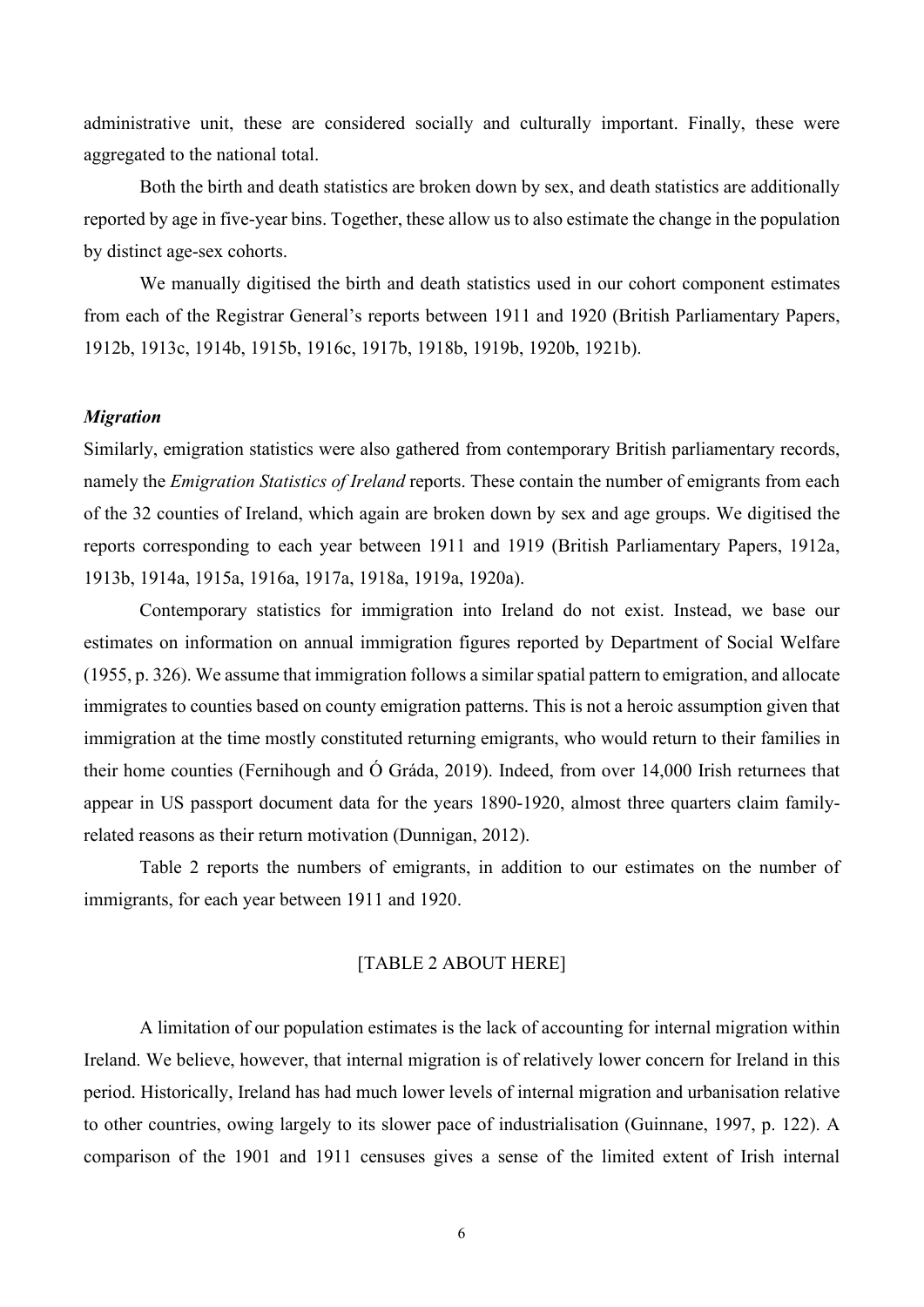migration; only 13.2 per cent of people were living in a county outside that in which they were born in 1911, compared to 11.4 per cent in 1901 (British Parliamentary Papers, 1901, 1913a). Additionally, World War I further limited the movement of people for most of the intercensal period we deal with.

Internal migration becomes more pronounced following partition of the island, particularly the exodus of minority Protestants and Catholics from the South and North of Ireland respectively (Lynch, 2019, ch. 7). This is another reason—alongside disruption to statistical reporting during partition why we end the dataset in 1920, as the accuracy of our population estimates would likely be impaired without accounting for this increased internal migration.

## *Military Personnel*

We account for military enlistment during World War I and treat troop movements as migratory behaviour; Irish soldiers leaving for war is treated as emigration, and subsequent demobilisation is treated as (return) immigration. Military enlistment is treated in the same way in the population estimates provided by the *Registrar General's Reports*; for example, the male population is estimated to have decreased by 49,881 between 1914 and 1915, and then increased by 63,000 between 1918 and 1919 (British Parliamentary Papers, 1921b, p. 40).

We estimate total Irish enlistment using contemporary military sources (British Parliamentary Papers, 1921a, p. 9; War Office, 1922, p. 363) and we disaggregate our total enlistment estimate to the county-level using an additional parliamentary source (British Parliamentary Papers, 1916b) that contains data on military age men in Ireland and which covers 97 per cent of the total Irish recruits. War Office statistics are used to estimate military mortality and these imply a mortality rate of 14 per cent for all military personnel.

Figure 2 is a county-level map of military recruitment intensity for the period 1914-1916. This is calculated by taking the estimated total number of recruits in each county as a share of the at-risk county population, defined as the male population aged 20-44 in 1911. Relatively higher levels of military recruitment is observed in urban areas and the province of Ulster.

## [FIGURE 2 ABOUT HERE]

Finally, Table 3 reports the weights used to distribute migrants and military enlistment by age cohort, with migrants weights sourced from Akenson (1993) and military enlistment weights sourced from a contemporary government report (British Parliamentary Papers, 1921a). Contemporary estimates of recruitment discuss both the fitness for general service and the age of the population. It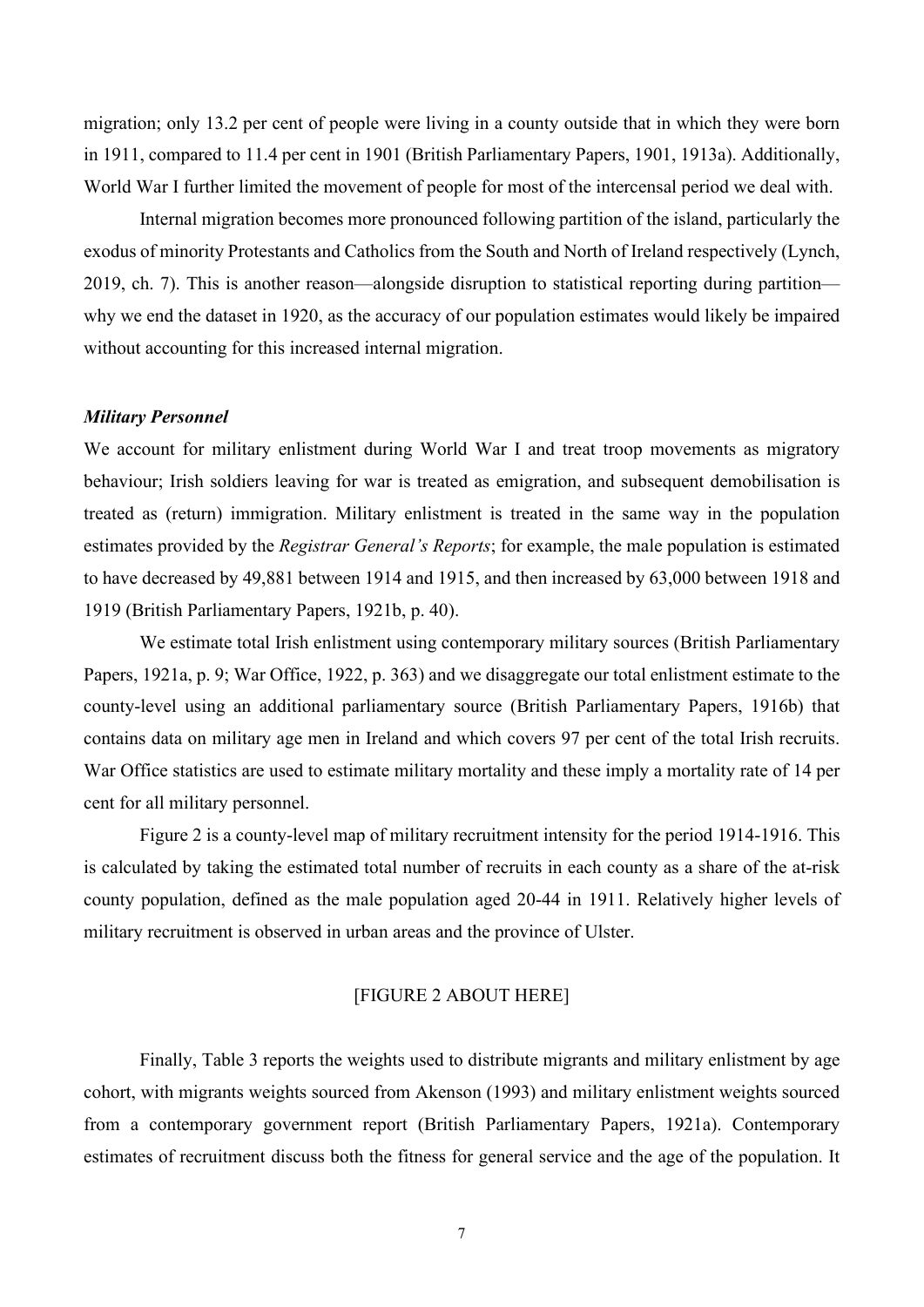was noted at the time that Ireland's lower share of the male population enlisting in the military was because 'Ireland is chiefly composed of young men up to 18 years of age and of men over 50, as a large proportion of the remainder emigrate to the United States and Colonies' (British Parliamentary Papers, 1921a, p. 9).

The age of military service was between 19 and 41. We have decided to exclude 19-year-olds to avoid introducing complicated assumptions about the proportion of 15-19 year olds eligible for recruitment. For the same reasons, we have included 42–44-year-olds from the 35-44 age group. The exclusion of 19-year-olds and the inclusion of 42–44-year-olds should largely balance one another out in the total recruit estimates. We allocated military recruitment between ages 20 and 44 assuming the age of recruits is proportional to the share of the 20-44 county population.

## [TABLE 3 ABOUT HERE]

## *Adjusting for Ageing*

Once we have accounted for all deaths and migration flows within an age-sex cohort, we then move a share of each age group forward by one year, assuming a survival rate for the last year in the age group. This effectively ages our population and updates the age structure in each year. For example, in the 25-29 age group the 'forwarded' share represents the 29-year-olds that have aged and moved to the 30-34 group; these are then replaced in the 25-29 group by a share of the 20-24 group, representing the 24-year-olds who have aged. We derive assumed survival rates of the last year in any age group using weights calculated from the same age group in the 1926 census, which was then conducted and published separately for the UK-polity of Northern Ireland (Government of Northern Ireland, 1929) and the Irish Free State (Roinn Tionscail agus Tráchtála, 1928, 1929). Table 4 reports the weights that are applied to the upper boundaries of the age groups, these being the relevant ages for the ageing adjustment.

### *Age-Sex Cohort Categorisation*

We mostly follow the age groups that are reported in the *Registrar General's Reports* and in the Irish censuses, but we instead choose to group all the under-5-years ages together into one single age band of 0-4 years and to collapse all ages over 65 into one single age band of 65+ years. The latter is less impactful in terms of our data's granularity, but the choice was made due to perceived discrepancies with age statements in the 1911 census, our base year for the population estimates.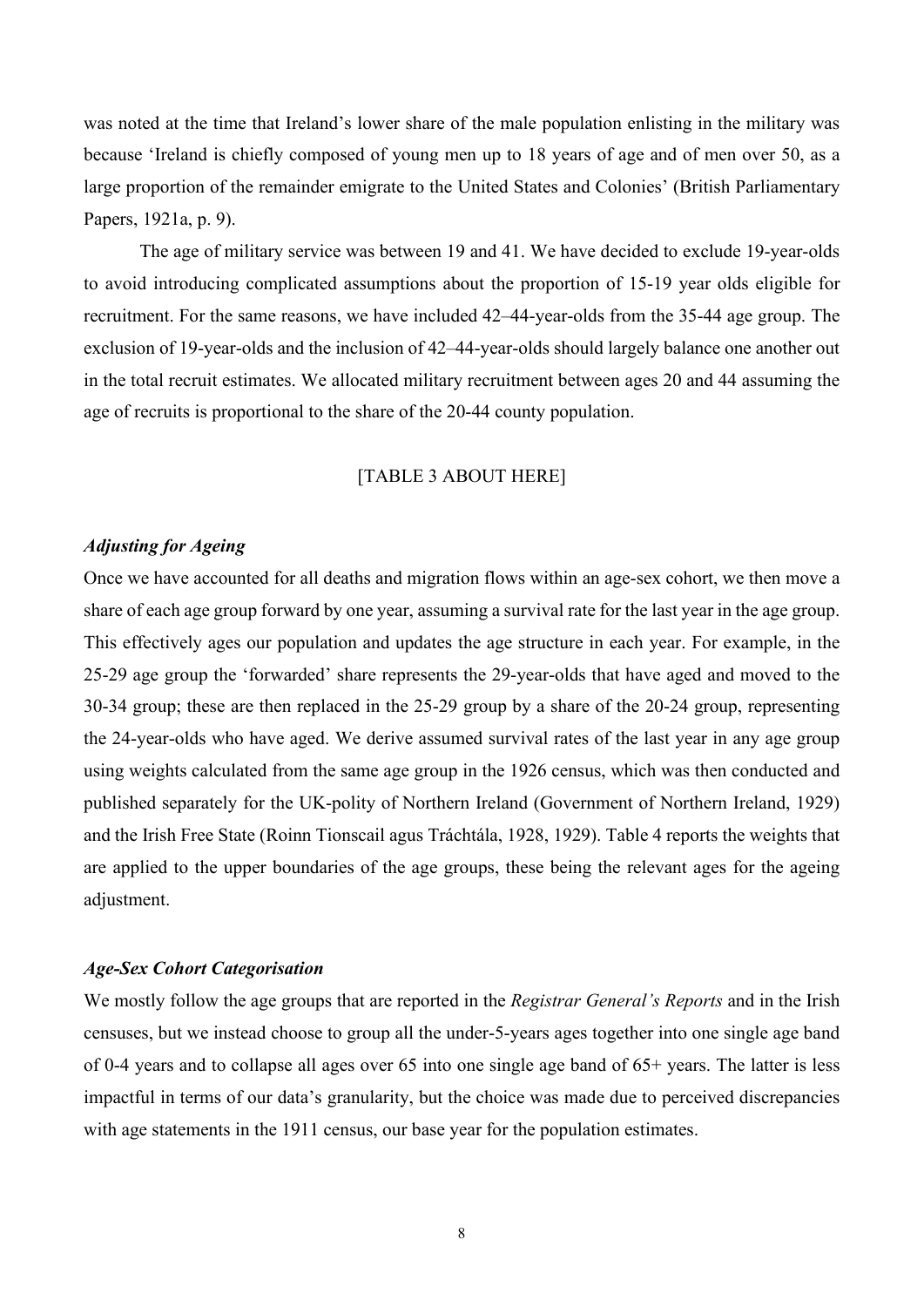We elaborate on our choice to collapse the over-65s into a single age band: While Ireland's census commissioners believed the self-reporting of age was more accurate in the 1911 census than in previous censuses (British Parliamentary Papers 1913a, p. 25), Budd and Guinnane (1991) raise concerns about the deliberate overstatement of one's age to avail of the 1908 Old-Age Pensions Act, resulting in a biased age-distribution. We choose to collapse all age groups over 65 years-of-age as a way to avoid potential distortions in the 1911 census, that may arise from the overstatement of ages, while not trying to manipulate the underlying census data or introducing additional assumptions.

## **Conclusion**

We believe this dataset has significant reuse potential for research into modern Irish history, while also constituting a novel contribution to Irish demographic history in its own right. The importance of using accurate and relevant demographic data in quantitative historical research is shown in Colvin and McLaughlin (2021)—part of an ongoing research project on the Spanish flu in Ireland—and we recommend the usage of this dataset for historical analyses of Ireland in this time period.

Notably, the data allow for a re-examination of the Irish revolutionary period with new, intercensal demographic information. This can greatly enhance our understanding of the causes and geography of the Irish War of Independence, complementing existing quantitative analyses by Fitzpatrick (1978) and Hart (1997). For example, the authors—alongside Robin Adams—are using the data to investigate the "youth bulge" hypothesis (Weber, 2019), which links the population age structure to episodes of political violence in the 1910s and 1920s.

A key theme in the historiography of this period is Irish military recruitment and the Irish home front in World War I, where research has sought to explain military volunteering patterns and disparities across Ireland, evaluate Ireland's contribution to the war effort, and investigate events such as the 1918 conscription crisis (Ward, 1974; Fitzpatrick, 1995; Pennell, 2012; Gallagher, 2019; Bowman et al., 2020). This is another example of a research area where the dataset will be beneficial, providing spatially disaggregated estimates of population and military recruitment that can be easily integrated and visualised (Figure 2).

#### **Acknowledgments**

We thank Thomas Boys for excellent research assistance. We thank the editor (Christiaan van Bochove) and two referees for helpful comments on our original submission.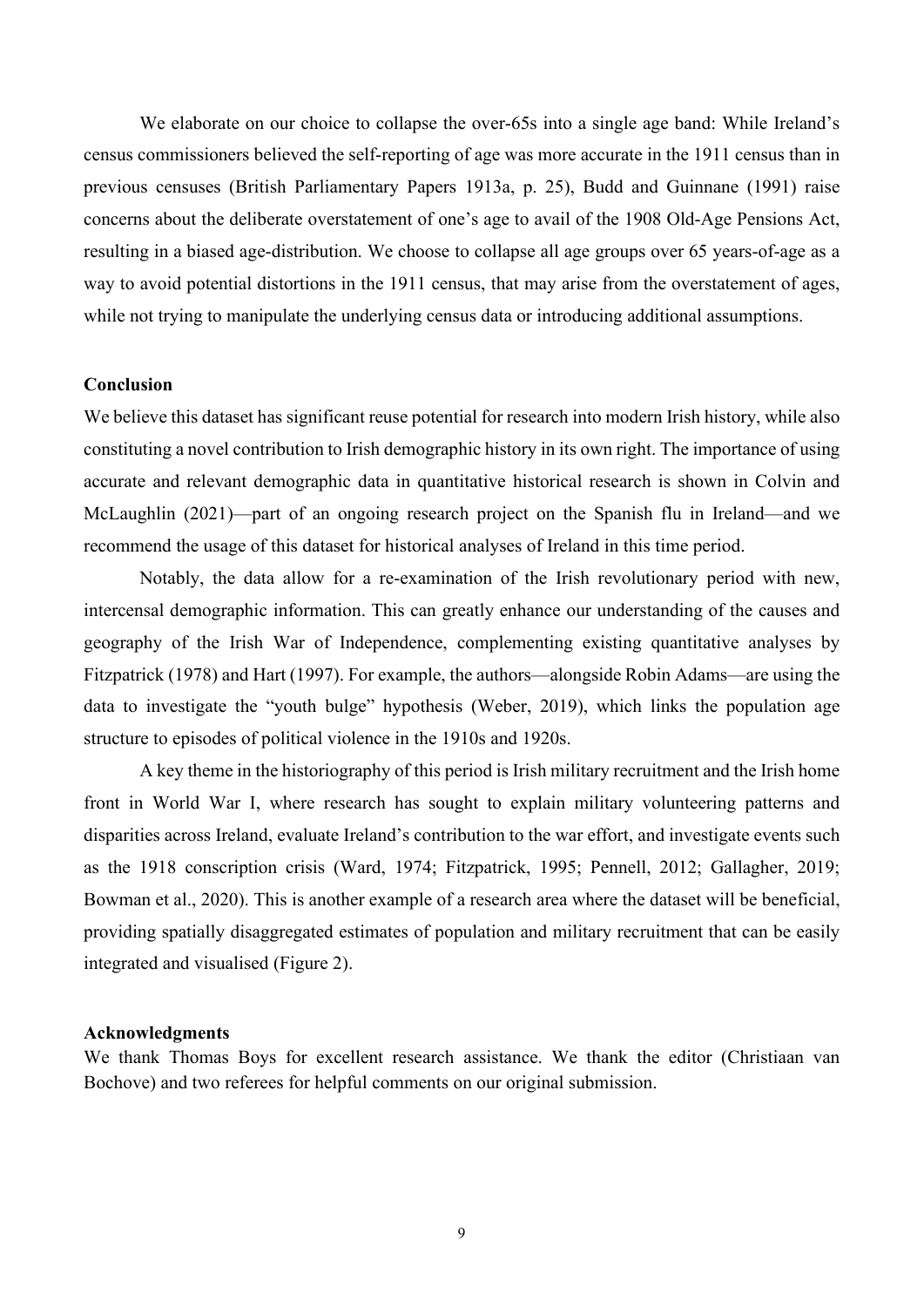## **Declaration of Competing Interest**

The authors declare that they have no known competing financial interests or personal relationships which have or could be perceived to have influenced the work reported in this paper.

## **References**

## *Datasets*

- Clarkson, L.A., Kennedy, L., Crawford, E.M., Dowling, M.W., 1997. *Database of Irish Historical Statistics: Age, 1821-1911*. [Data Collection]. Colchester, University of Essex, UK Data Service, SN: 3574. Available at: [http://doi.org/10.5255/UKDA-SN-3574-1.](http://doi.org/10.5255/UKDA-SN-3574-1)
- Clarkson, L. A., Kennedy, L., Crawford, E. M., Dowling, M. W., 1997. *Database of Irish Historical Statistics: Population, 1821-1911*. [Data Collection]. Colchester, University of Essex, UK Data Service, SN: 3578. Available at: [http://doi.org/10.5255/UKDA-SN-3578-1.](http://doi.org/10.5255/UKDA-SN-3578-1)
- Colvin, C. L. and McLaughlin, E., Richmond, K. J. J., 2021. *Cohort Component Population Estimates for Ireland, 1911-1920*. [Data Collection]. Colchester, University of Essex, UK Data Service, ReShare Repository. Available at: [https://doi.org/10.5255/UKDA-SN-854673.](https://doi.org/10.5255/UKDA-SN-854673) [Revised February 2022].

## *Official Publications*

- British Parliamentary Papers, 1901. *Census of Ireland Part I: Area, Houses, and Population*. Dublin, HM Stationery Office [Cd. 847].
- British Parliamentary Papers, 1912a. *Emigration statistics of Ireland for the year 1911*. Dublin, HM Stationery Office. [Cd. 6131].
- British Parliamentary Papers, 1912b. *Forty-eighth detailed annual report of the Registrar General for Ireland containing a general abstract of the numbers of marriages, births and deathsregistered in Ireland during the year 1911*. Dublin, HM Stationery Office. [Cd. 6313].
- British Parliamentary Papers, 1913a. *Census of Ireland, 1911. General Report with Tables and Appendix*. HM Stationery Office, Dublin [Cd. 6663].
- British Parliamentary Papers, 1913b. *Emigration statistics of Ireland for the year 1912*. Dublin, HM Stationery Office. [Cd. 6727].
- British Parliamentary Papers, 1913c. *Forty-ninth detailed annual report of the Registrar General for Ireland containing a general abstract of the numbers of marriages, births and deathsregistered in Ireland during the year 1912*. Dublin, HM Stationery Office. [Cd. 6917].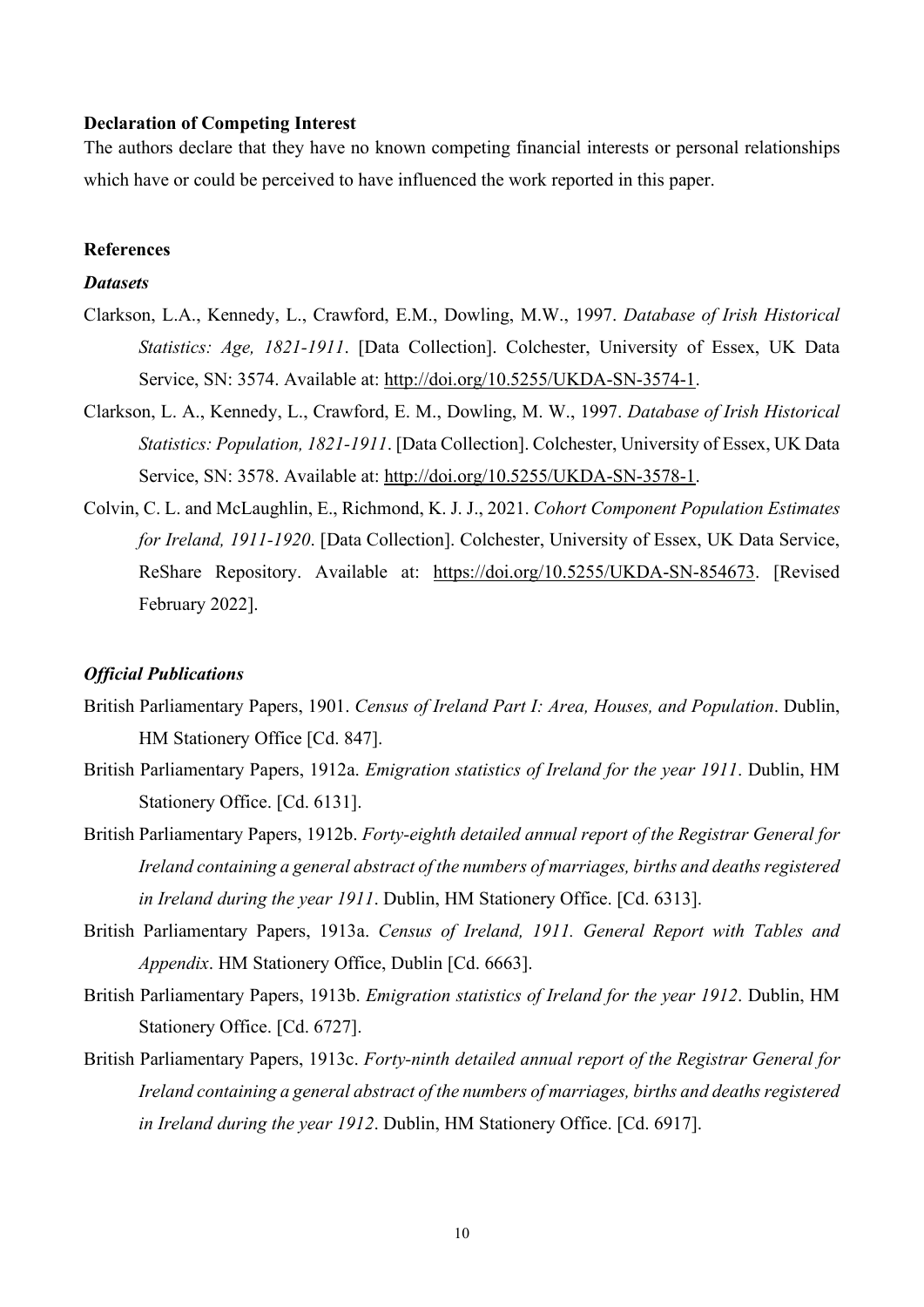- British Parliamentary Papers, 1914a. *Emigration statistics of Ireland for the year 1913*. Dublin, HM Stationery Office. [Cd. 7313].
- British Parliamentary Papers, 1914b. *Fiftieth detailed annual report of the Registrar General for Ireland containing a general abstract of the numbers of marriages, births and deathsregistered in Ireland during the year 1913*. Dublin, HM Stationery Office. [Cd. 7528].
- British Parliamentary Papers, 1915a. *Emigration statistics of Ireland for the year 1914*. Dublin, HM Stationery Office. [Cd. 7883].
- British Parliamentary Papers, 1915b. *Fifty-first detailed annual report of the Registrar General for Ireland containing a general abstract of the numbers of marriages, births and deathsregistered in Ireland during the year 1914*. Dublin, HM Stationery Office. [Cd. 7991].
- British Parliamentary Papers, 1916a. *Emigration statistics of Ireland for the year 1915*. Dublin, HM Stationery Office. [Cd. 8230].
- British Parliamentary Papers, 1916b. *Statement Giving the Particulars Regarding Men of Military Age in*. HM Stationery Office, Ireland. Dublin [Cd. 8390].
- British Parliamentary Papers, 1916c. *Fifty-second detailed annual report of the Registrar General for Ireland containing a general abstract of the numbers of marriages, births and deathsregistered in Ireland during the year 1915*. Dublin, HM Stationery Office. [Cd. 8416].
- British Parliamentary Papers, 1917a. *Emigration statistics of Ireland for the year 1916*. Dublin, HM Stationery Office. [Cd. 8520].
- British Parliamentary Papers, 1917b. *Fifty-third detailed annual report of the Registrar General for Ireland containing a general abstract of the numbers of marriages, births and deathsregistered in Ireland during the year 1916*. Dublin, HM Stationery Office. [Cd. 8647].
- British Parliamentary Papers, 1918a. *Emigration statistics of Ireland for the year 1917*. Dublin, HM Stationery Office. [Cd. 9013].
- British Parliamentary Papers, 1918b. *Fifty-fourth detailed annual report of the Registrar General for Ireland containing a general abstract of the numbers of marriages, births and deathsregistered in Ireland during the year 1917*. Dublin, HM Stationery Office. [Cd. 9123].
- British Parliamentary Papers, 1919a. *Emigration statistics of Ireland for the year 1918*. Dublin, HM Stationery Office. [Cmd. 77].
- British Parliamentary Papers, 1919b. *Fifty-fifth detailed annual report of the Registrar General for Ireland containing a general abstract of the numbers of marriages, births and deathsregistered in Ireland during the year 1918*. Dublin, HM Stationery Office. [Cmd. 450.]
- British Parliamentary Papers, 1920a. *Emigration statistics of Ireland for the year 1919*. Dublin, HM Stationery Office. [Cmd. 721].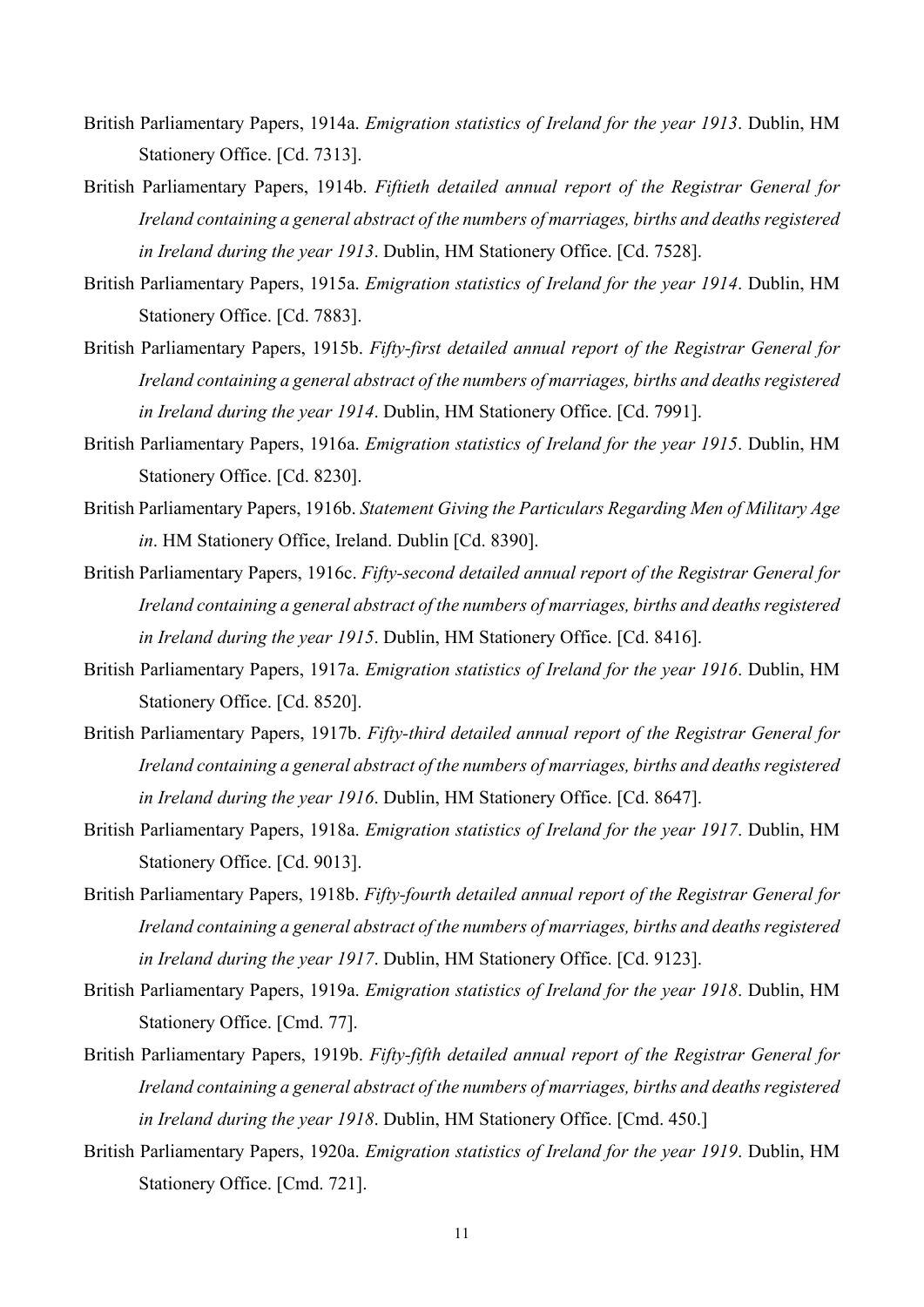- British Parliamentary Papers, 1920b. *Fifty-sixth detailed annual report of the Registrar General for Ireland containing a general abstract of the numbers of marriages, births and deathsregistered in Ireland during the year 1919*. Dublin, HM Stationery Office. [Cmd. 997.]
- British Parliamentary Papers, 1921a. *General Annual Reports on the British Army for the Period from 1 October 1913, to 30 September 1919*. HM Stationery Office, Dublin [Cmd. 1193].
- British Parliamentary Papers, 1921b. *Fifty-seventh detailed annual report of the Registrar General for Ireland containing a general abstract of the numbers of marriages, births and deathsregistered in Ireland during the year 1920*. [Cmd. 1532.].
- Department of Social Welfare, 1955. *Report of Commission on Emigration and Other Population Problems*. Stationery Office, Dublin, pp. 1948–1954 R. 84 (Pr. 2541).
- Government of Northern Ireland, 1929. *Census of Population of Northern Ireland 1926: General Report*. Belfast, HM Stationery Office.
- Roinn Tionscail agus Tráchtála, 1928. *Census of Population 1926 Vol. 1: Population, Area and Valuation of Each District Electoral Division and of Each Large Unit of Area*. Dublin, The Stationery Office.
- Roinn Tionscail agus Tráchtála, 1929. *Census of Population 1926 Vol. V, Part I: Ages, Orphanhood and Conjugal Conditions*. Dublin, The Stationery Office.
- War Office, 1922. *Statistics of the Military Effort of the British Empire During the Great War, 1914- 1920*. HM Stationery Office, London.

#### *Secondary Literature*

Akenson, D. H., 1993. *The Irish Diaspora: A Primer*. Toronto, P. D. Meany.

- Bowman, T., Butler, W., Wheatley, M., 2020. *The Disparity of Sacrifice: Irish Recruitment to the British Armed Forces, 1914-1918*. Liverpool, Liverpool University Press.
- Budd, J., Guinnane, T.W., 1991. Intentional age-misreporting, age-heaping, and the 1908 old age pensions act in Ireland*. Population Studies (Camb)* 45(3), pp. 497–518.
- Colvin, C. L., McLaughlin, E., 2021. Death, demography and the denominator: Age-adjusted Influenza-18 mortality in Ireland. *Economics and Human Biology* 41, 100984.
- Dunnigan, D. R. 2012. Irish return migration from America at the turn of the nineteenth century, 1890- 1920. Unpublished PhD dissertation, National University of Ireland Maynooth. Available at: [https://mural.maynoothuniversity.ie/4735/.](https://mural.maynoothuniversity.ie/4735/)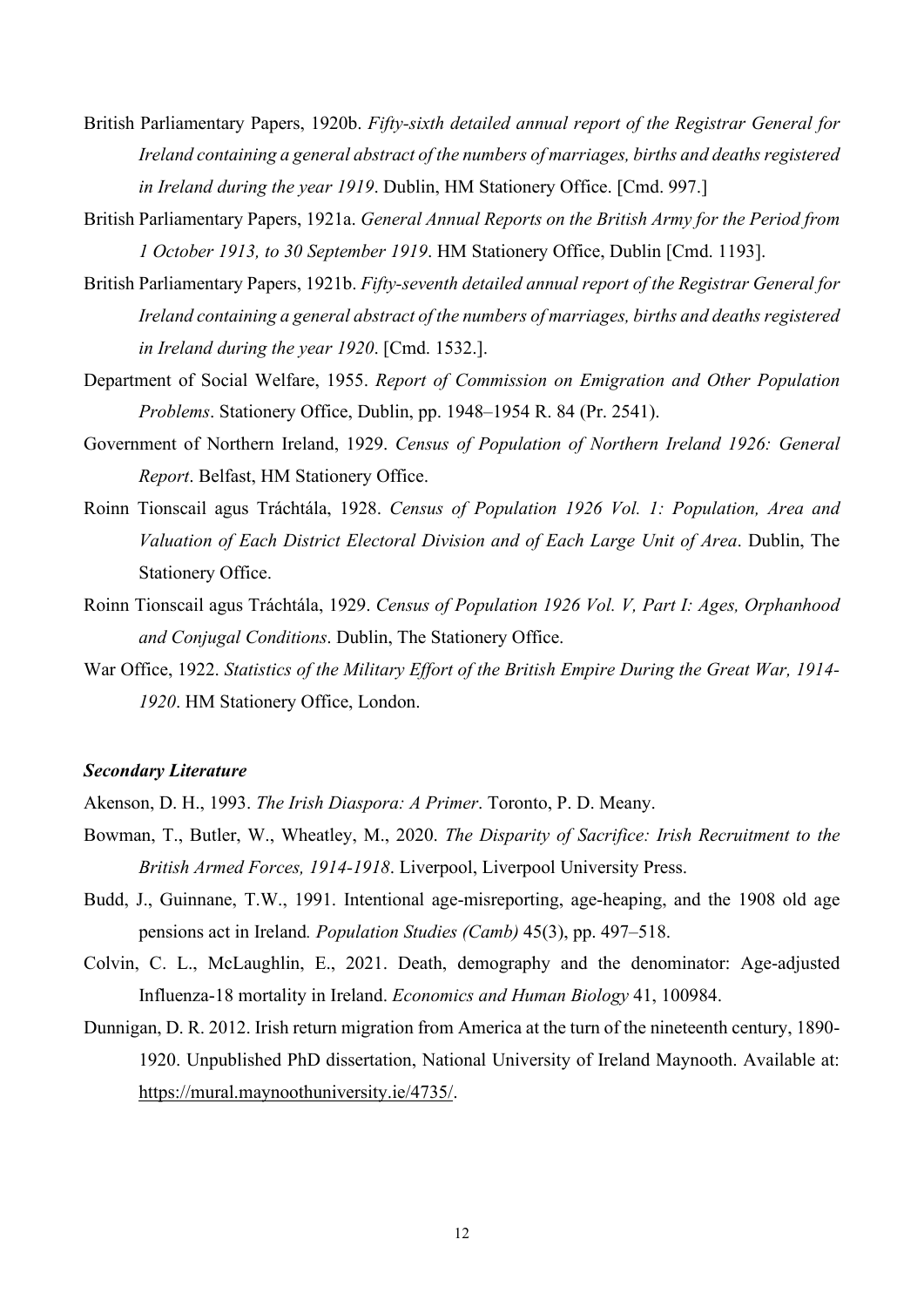- Fernihough, A., Ó Gráda, C., 2019. Across the Sea to Ireland: Return Atlantic Migration before the First World War. UCD School of Economics Working Paper Series, University College Dublin. Available at: [http://dx.doi.org/10.2139/ssrn.3491676.](http://dx.doi.org/10.2139/ssrn.3491676)
- Gallagher, N., 2019. *Ireland and the Great War: A Social and Political History*. London, Bloomsbury Publishing.
- Guinnane, T. W., 1997. *The Vanishing Irish: Households, Migrants, and the Rural Economy in Ireland, 1850-1914*. Princeton, Princeton University Press.
- Graham, B. J., Proudfoot, L. J. (eds.), 1993. *An Historical Geography of Ireland*. London, Academic Press.
- Fitzpatrick, D., 1978. The geography of Irish nationalism 1910-1921. *Past & Present* 78, pp. 113-144.
- Fitzpatrick, D., 1995. The logic of collective sacrifice: Ireland and the British army, 1914–1918. *The Historical Journal*, *38*(4), pp.1017-1030.
- Hart, P., 1997. The geography of revolution in Ireland 1917-1923. *Past & Present* 155, pp. 142-176.
- Lynch, R. J., 2019. *The partition of Ireland: 1918-1925*. Cambridge, Cambridge University Press.
- Pennell, C., 2012. *A Kingdom United: Popular Responses to the Outbreak of the First World War in Britain and Ireland*. Oxford, Oxford University Press.
- Smith, S.K., Tayman, J., Swanson, D.A., 2002. Overview of the cohort-component method. *State and Local Population Projections: Methodology and Analysis*, pp.43-48.
- Vaughan, W. E., Fitzpatrick, A. J. (eds.), 1978. *Irish Historical Statistics: Population, 1821-1971*. Dublin, Royal Irish Academy.
- Ward, A.J., 1974. Lloyd George and the 1918 Irish conscription crisis. *The Historical Journal* 17(1), pp.107-129.
- Weber, H., 2019. Age structure and political violence: a re-assessment of the "youth bulge" hypothesis. *International Interactions* 45(1), pp.80-112.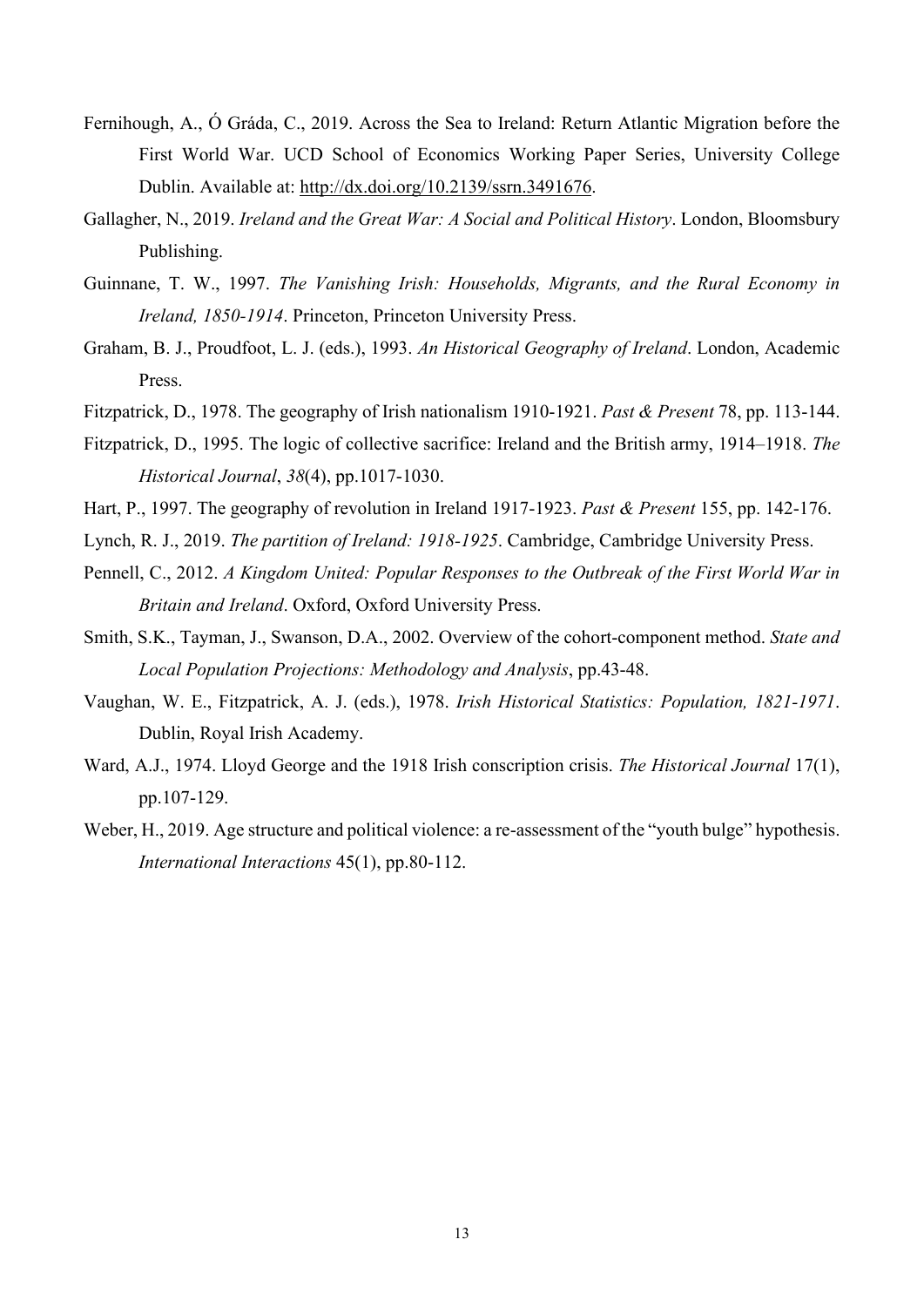| Year |         |         |           |         |           | Total   |         |         |         |         |           |
|------|---------|---------|-----------|---------|-----------|---------|---------|---------|---------|---------|-----------|
|      | $0 - 4$ | $5-9$   | $10 - 14$ | $15-19$ | $20 - 24$ | 25-34   | 35-44   | 45-54   | 55-64   | $65+$   | Total     |
| 1911 | 458,472 | 437,314 | 426,588   | 420,936 | 372,719   | 633,563 | 535,425 | 393,044 | 281,315 | 434,699 | 4,394,075 |
| 1912 | 495,113 | 444,006 | 422,928   | 417,222 | 366,354   | 631,429 | 533,522 | 391,163 | 280,406 | 415,959 | 4,398,102 |
| 1913 | 482,555 | 457,147 | 419,550   | 415,823 | 365,459   | 637,079 | 535,611 | 393,556 | 286,281 | 407,776 | 4,400,837 |
| 1914 | 471,099 | 465,702 | 419,491   | 415,174 | 366,748   | 643,561 | 538,289 | 396,125 | 292,033 | 401,162 | 4,409,384 |
| 1915 | 461,677 | 470,653 | 421,260   | 416,429 | 354,906   | 620,853 | 515,009 | 398,135 | 296,863 | 392,188 | 4,347,973 |
| 1916 | 448,503 | 472,843 | 423,756   | 418,709 | 352,790   | 610,107 | 501,466 | 399,014 | 301,939 | 384,828 | 4,313,955 |
| 1917 | 435,530 | 472,334 | 426,143   | 421,370 | 361,568   | 616,933 | 502,276 | 398,348 | 306,301 | 375,998 | 4,316,801 |
| 1918 | 423,416 | 469,309 | 427,976   | 424,065 | 371,243   | 627,915 | 506,789 | 398,592 | 311,780 | 375,207 | 4,336,292 |
| 1919 | 412,180 | 463,704 | 428,417   | 426,140 | 407,152   | 683,622 | 548,723 | 397,064 | 314,294 | 366,028 | 4,447,324 |
| 1920 | 416,051 | 457,917 | 428,229   | 428,281 | 411,554   | 697,106 | 554,856 | 399,553 | 318,602 | 363,921 | 4,476,070 |
|      |         |         |           |         |           |         |         |         |         |         |           |
| Year |         |         |           |         |           | Males   |         |         |         |         |           |
|      | $0 - 4$ | $5-9$   | $10 - 14$ | $15-19$ | $20 - 24$ | 25-34   | 35-44   | 45-54   | 55-64   | $65+$   | Total     |
| 1911 | 233,901 | 221,819 | 216,925   | 213,148 | 188,489   | 310,205 | 272,342 | 197,108 | 136,278 | 203,055 | 2,193,270 |
| 1912 | 249,627 | 224,855 | 214,989   | 211,012 | 183,433   | 308,026 | 270,780 | 196,370 | 136,923 | 192,265 | 2,188,280 |
| 1913 | 242,796 | 231,226 | 213,156   | 211,367 | 182,947   | 310,858 | 270,772 | 197,702 | 140,234 | 188,259 | 2,189,317 |
| 1914 | 237,294 | 235,346 | 212,980   | 211,705 | 183,858   | 314,218 | 271,158 | 198,966 | 143,473 | 186,117 | 2,195,115 |
| 1915 | 233,053 | 237,731 | 213,721   | 212,489 | 170,078   | 287,751 | 245,483 | 199,603 | 146,219 | 181,930 | 2,128,058 |
| 1916 | 227,115 | 238,881 | 214,854   | 213,635 | 165,592   | 272,820 | 229,290 | 198,802 | 148,968 | 178,509 | 2,088,466 |
| 1917 | 220,723 | 238,787 | 215,992   | 214,962 | 172,073   | 275,423 | 227,438 | 196,621 | 151,182 | 174,424 | 2,087,625 |
| 1918 | 214,729 | 237,445 | 216,875   | 216,165 | 179,350   | 282,028 | 228,958 | 194,921 | 153,813 | 174,385 | 2,098,669 |
| 1919 | 209,140 | 234,785 | 217,123   | 216,892 | 212,843   | 334,043 | 268,741 | 192,416 | 154,868 | 170,381 | 2,211,232 |
| 1920 | 211,535 | 231,979 | 217,086   | 217,955 | 215,378   | 342,883 | 271,557 | 192,871 | 156,608 | 169,727 | 2,227,579 |
| Year |         |         |           |         |           | Females |         |         |         |         |           |
|      | $0 - 4$ | $5-9$   | $10 - 14$ | $15-19$ | $20 - 24$ | 25-34   | 35-44   | 45-54   | 55-64   | $65+$   | Total     |
| 1911 | 224,571 | 215,495 | 209,663   | 207,789 | 184,230   | 323,358 | 263,084 | 195,937 | 145,037 | 231,644 | 2,200,808 |
| 1912 | 245,486 | 219,150 | 207,939   | 206,211 | 182,921   | 323,403 | 262,742 | 194,793 | 143,484 | 223,695 | 2,209,824 |
| 1913 | 239,758 | 225,921 | 206,394   | 204,456 | 182,512   | 326,221 | 264,839 | 195,854 | 146,048 | 219,518 | 2,211,521 |
| 1914 | 233,805 | 230,356 | 206,511   | 203,470 | 182,889   | 329,343 | 267,131 | 197,159 | 148,560 | 215,045 | 2,214,269 |
| 1915 | 228,624 | 232,922 | 207,539   | 203,940 | 184,828   | 333,103 | 269,527 | 198,533 | 150,644 | 210,258 | 2,219,918 |
| 1916 | 221,388 | 233,962 | 208,902   | 205,074 | 187,197   | 337,287 | 272,176 | 200,212 | 152,971 | 206,319 | 2,225,488 |
| 1917 | 214,807 | 233,547 | 210,151   | 206,408 | 189,495   | 341,510 | 274,837 | 201,727 | 155,118 | 201,574 | 2,229,174 |
| 1918 | 208,687 | 231,865 | 211,101   | 207,900 | 191,893   | 345,887 | 277,831 | 203,671 | 157,967 | 200,821 | 2,237,623 |
| 1919 | 203,041 | 228,919 | 211,294   | 209,248 | 194,309   | 349,579 | 279,982 | 204,648 | 159,426 | 195,647 | 2,236,093 |
| 1920 | 204,515 | 225,937 | 211,143   | 210,325 | 196,176   | 354,223 | 283,299 | 206,682 | 161,994 | 194,193 | 2,248,487 |

Table 1: Population mid-year estimates for Ireland, 1911-1920 (national totals by age-sex cohort).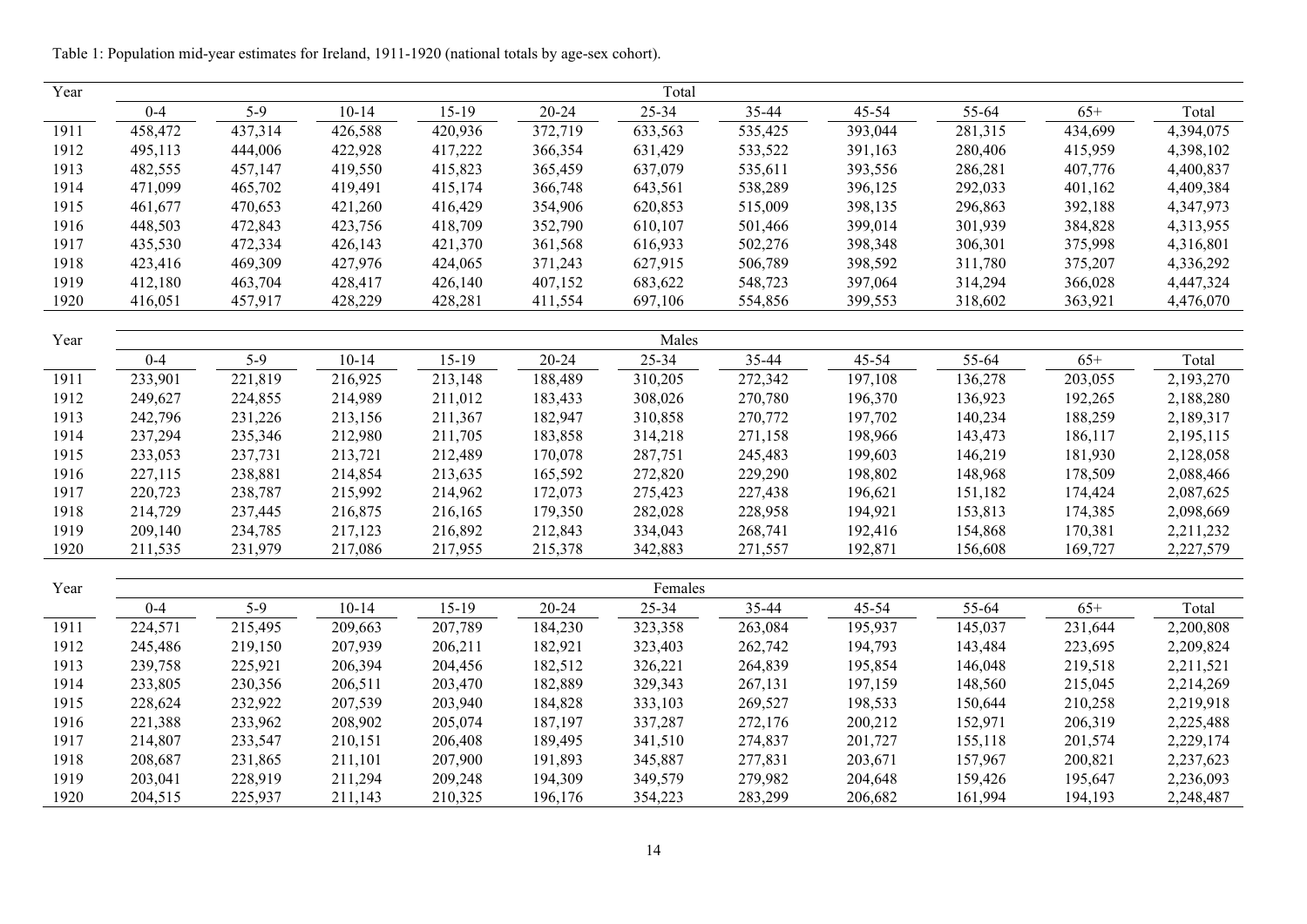| Year |                  | Emigration    |        | Immigration |                 | Net migration |  |
|------|------------------|---------------|--------|-------------|-----------------|---------------|--|
|      |                  | (to overseas) |        |             | (from overseas) |               |  |
|      | Males<br>Females |               | Total  | From US     | Total           | Total         |  |
| 1911 | 16,671           | 13,902        | 30,573 |             |                 |               |  |
| 1912 | 15,325           | 14,019        | 29,344 |             |                 |               |  |
| 1913 | 16,452           | 14,515        | 30,967 | 3,312       | 5,940           | $+25,027$     |  |
| 1914 | 10,660           | 9,654         | 20,314 | 4,466       | 7,779           | $+12,535$     |  |
| 1915 | 6,567            | 4,092         | 10,659 | 2,687       | 4,983           | $+5,676$      |  |
| 1916 | 1,743            | 5,559         | 7,302  | 2,409       | 4,020           | $+3,282$      |  |
| 1917 | 838              | 1,273         | 2,111  | 412         | 711             | $+1,400$      |  |
| 1918 | 442              | 538           | 980    | 177         | 448             | $+532$        |  |
| 1919 | 1,137            | 1,838         | 2,975  | 5,290       | 7,992           | $-5,017$      |  |
| 1920 | 6,044            | 9,487         | 15,531 | 3,877       | 6,018           | $+9,513$      |  |

Table 2: Migration estimates for Ireland, 1911-1920.

Note: No immigration statistics were published for 1911 and 1912. For our dataset, we assume that immigration for 1911 and 1912 was the same as in 1913.

Source: British Parliamentary Papers (1912a, 1913b, 1914a, 1915a, 1916a, 1917a, 1918a, 1919a, 1920a).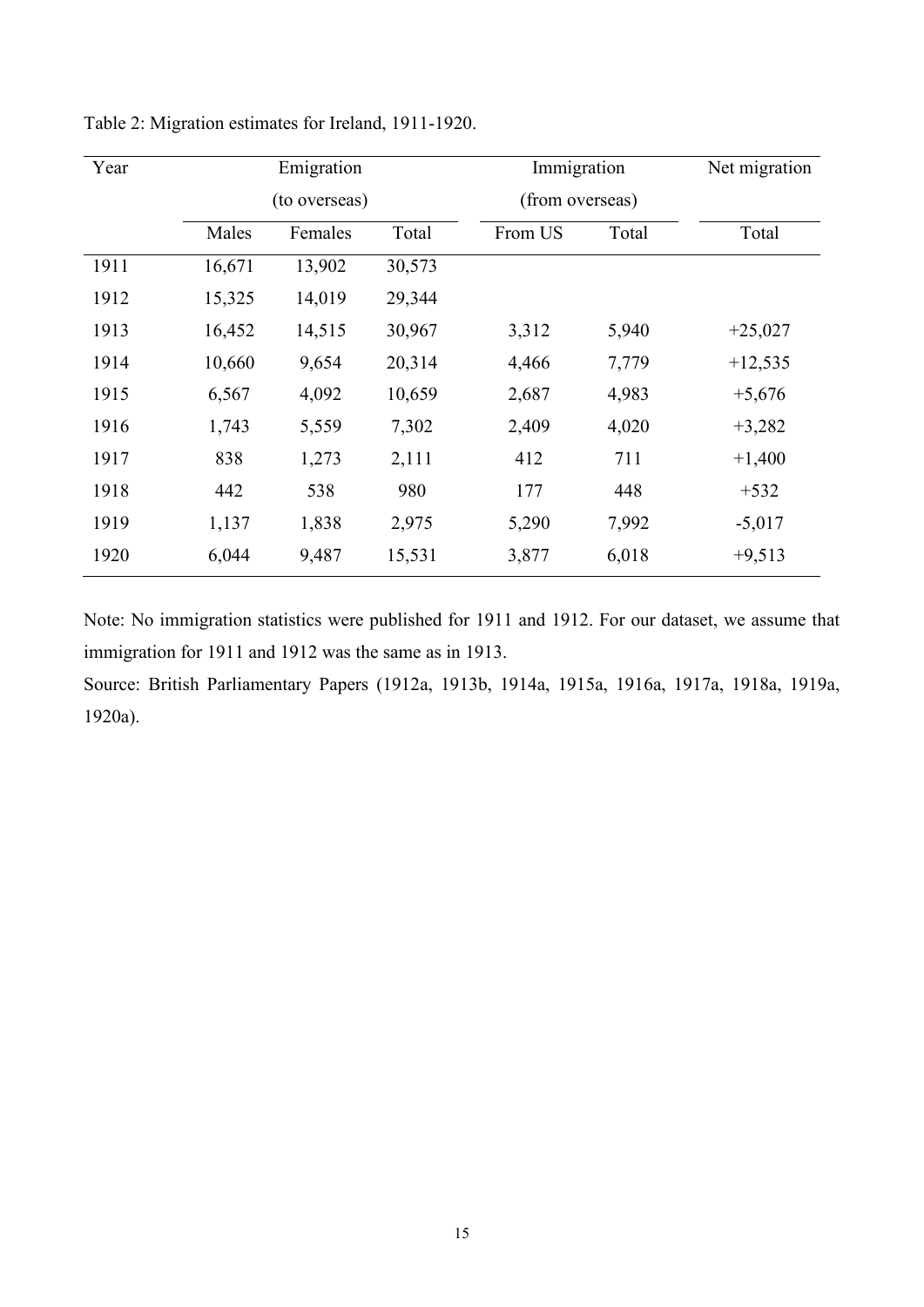|           | Migrants                 |         |           |         |           |           |                          |       |  |  |
|-----------|--------------------------|---------|-----------|---------|-----------|-----------|--------------------------|-------|--|--|
| Age group | $0 - 14$                 | $15-19$ | $20 - 24$ | $25-29$ | $30 - 34$ | $35 - 54$ | $55+$                    | Total |  |  |
| Male      | 0.09                     | 0.13    | 0.42      | 0.18    | 0.1       | 0.08      | 0.01                     |       |  |  |
| Female    | 0.09                     | 0.27    | 0.39      | 0.12    | 0.07      | 0.06      | 0.01                     |       |  |  |
| Total     | 0.09                     | 0.2     | 0.4       | 0.15    | 0.08      | 0.07      | 0.01                     |       |  |  |
|           |                          |         |           |         |           |           |                          |       |  |  |
| Age group | $0-19$                   |         | $20 - 24$ | 25-34   | 35-44     |           | $45+$                    | Total |  |  |
| Male      | $\overline{\phantom{a}}$ |         | 0.24      | 0.41    | 0.36      |           | $\overline{\phantom{a}}$ |       |  |  |

Table 3: Age group weights used for migrants and military personnel.

Note: Source of migrant weights is Akenson (1993); source of military enlistment weights is a contemporary military report (British Parliamentary Papers, 1921a).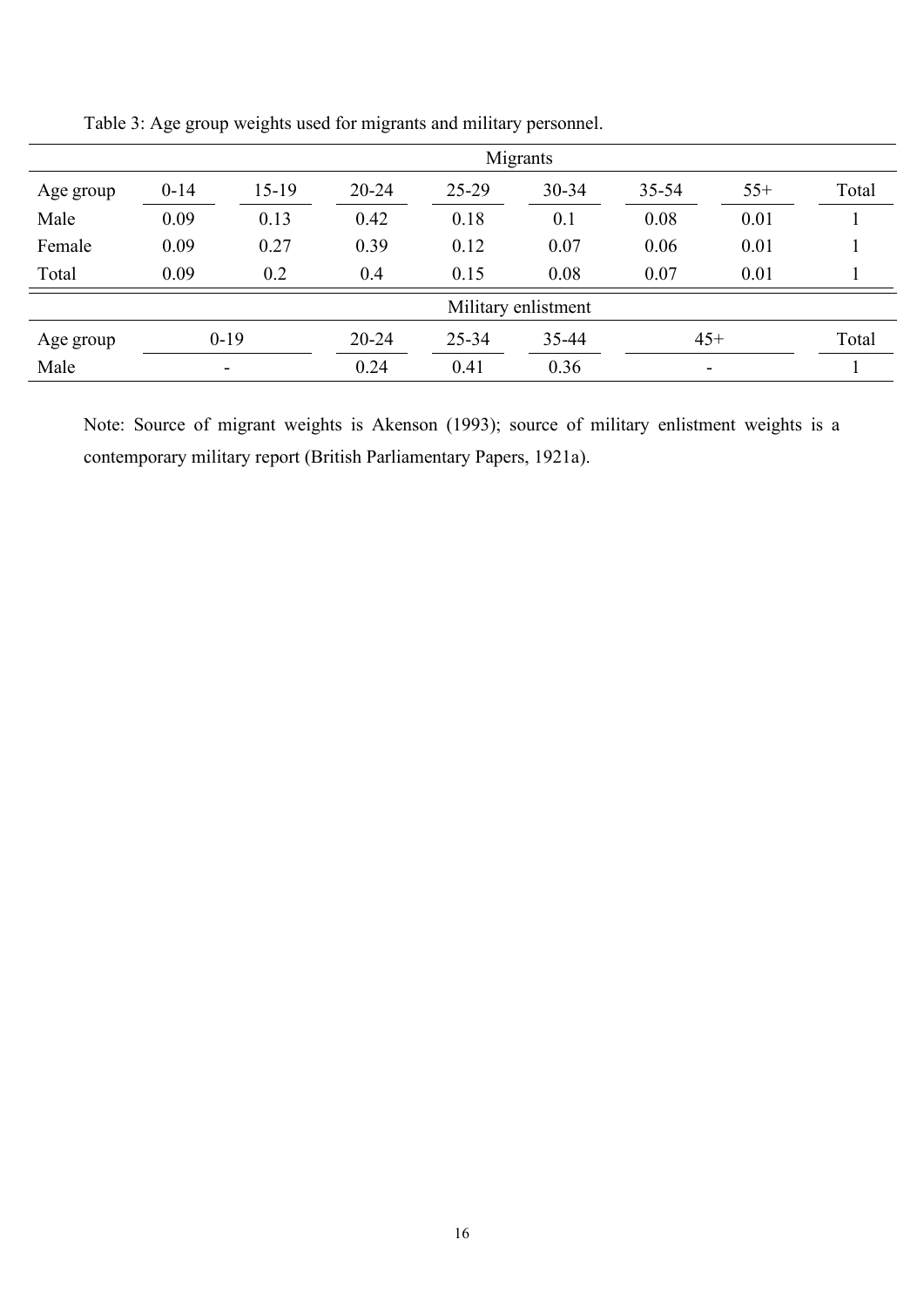| Age            | All-Ireland |       |        |       | Irish Free State (26 counties) |        | Northern Ireland (6 counties) |       |        |
|----------------|-------------|-------|--------|-------|--------------------------------|--------|-------------------------------|-------|--------|
|                | Total       | Male  | Female | Total | Male                           | Female | Total                         | Male  | Female |
| $\overline{4}$ | 0.205       | 0.206 | 0.203  | 0.203 | 0.206                          | 0.2    | 0.208                         | 0.206 | 0.21   |
| 9              | 0.187       | 0.19  | 0.184  | 0.19  | 0.193                          | 0.185  | 0.181                         | 0.181 | 0.181  |
| 14             | 0.203       | 0.206 | 0.199  | 0.202 | 0.207                          | 0.196  | 0.205                         | 0.205 | 0.205  |
| 19             | 0.19        | 0.194 | 0.186  | 0.188 | 0.194                          | 0.182  | 0.196                         | 0.196 | 0.196  |
| 24             | 0.187       | 0.18  | 0.194  | 0.187 | 0.181                          | 0.194  | 0.186                         | 0.179 | 0.192  |
| 34             | 0.083       | 0.084 | 0.083  | 0.084 | 0.085                          | 0.082  | 0.083                         | 0.082 | 0.083  |
| 44             | 0.084       | 0.086 | 0.082  | 0.083 | 0.085                          | 0.082  | 0.086                         | 0.088 | 0.084  |
| 54             | 0.092       | 0.098 | 0.086  | 0.092 | 0.1                            | 0.084  | 0.092                         | 0.092 | 0.091  |
| 64             | 0.079       | 0.077 | 0.081  | 0.08  | 0.078                          | 0.081  | 0.078                         | 0.075 | 0.08   |

Table 4: Age-bin boundary weights

Source: Government of Northern Ireland (1929); Roinn Tionscail agus Tráchtála (1928, 1929).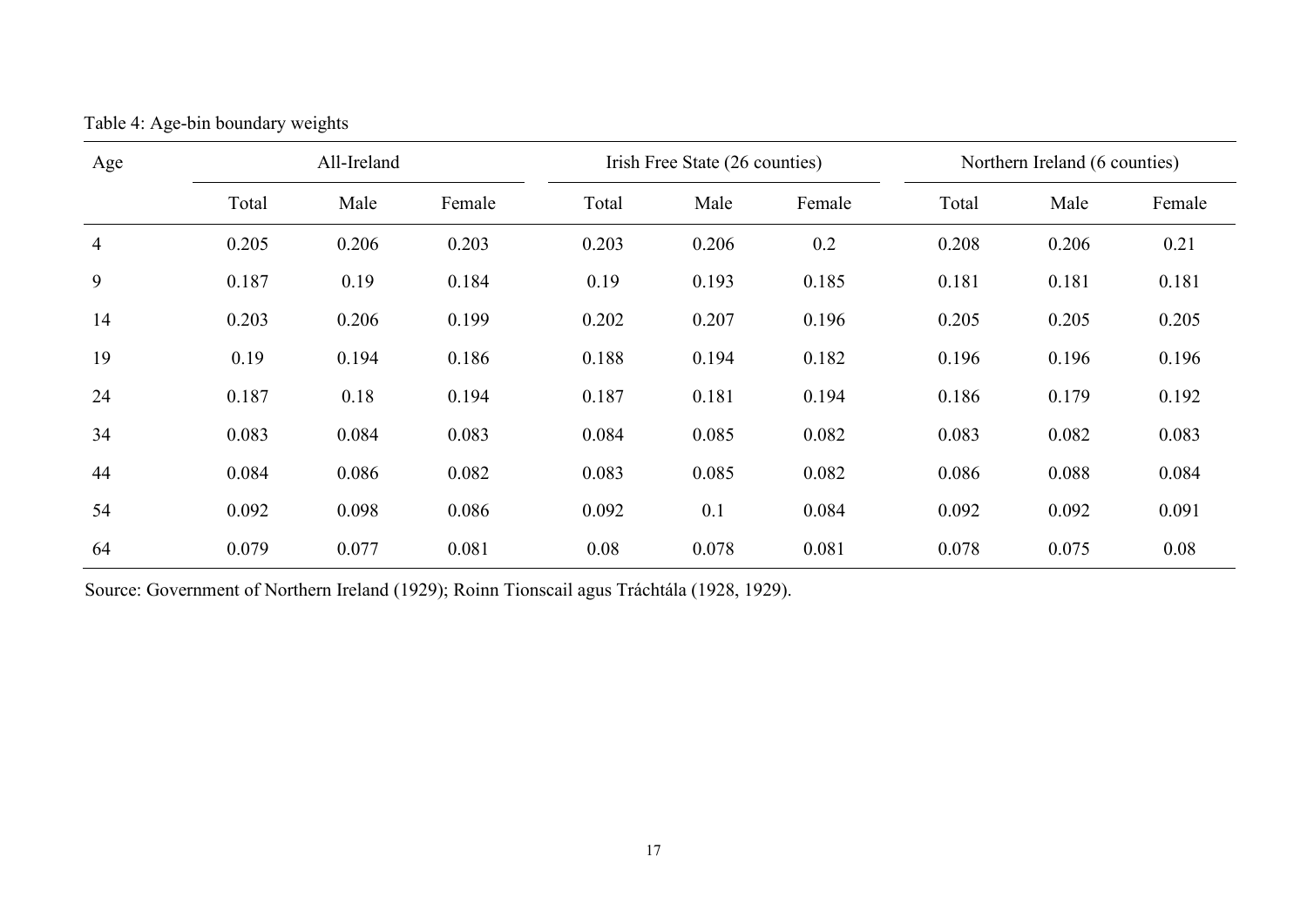

Figure 1: Total births and deaths in Ireland, 1911-1920.

Source: Registrar General's Reports for Ireland (British Parliamentary Papers, 1912b, 1913c, 1914b, 1915b, 1916c, 1917b, 1918b, 1919b, 1920b, 1921b).